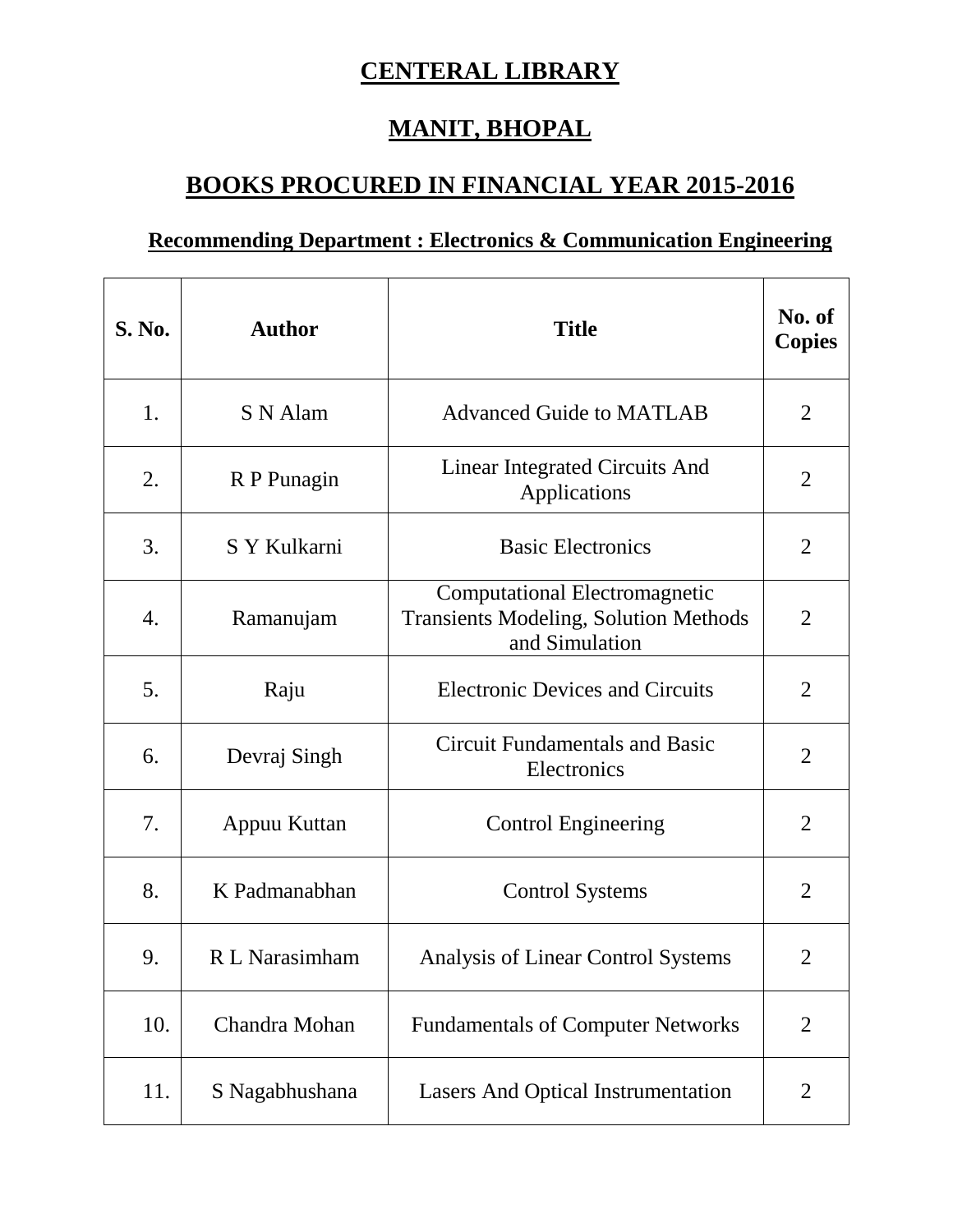| <b>S. No.</b> | <b>Author</b>             | <b>Title</b>                                                                 | No. of<br><b>Copies</b> |
|---------------|---------------------------|------------------------------------------------------------------------------|-------------------------|
| 12.           | G S Sawhney               | <b>Biomedical Electronics and</b><br><b>Instrumentation Made Easy</b>        | $\overline{2}$          |
| 13.           | Kundu                     | Analog And Digital Communications                                            | $\overline{2}$          |
| 14.           | Saha                      | Information Theory, Coding &<br>Cryptography                                 | $\mathbf{1}$            |
| 15.           | Tomasi                    | <b>Advanced Electronic Communications</b><br>Systems (English) 6th Edition   | $\overline{2}$          |
| 16.           | M E Van Valkenburg        | Network Analysis 3rd Ed                                                      | $\overline{2}$          |
| 17.           | <b>Wilbur L Pritchard</b> | <b>Satellite Communication systems</b><br>engineering                        | $\overline{2}$          |
| 18.           | Garg                      | Principles and Applications of GSM                                           | $\overline{2}$          |
| 19.           | Annadurai                 | <b>Fundamentals of Digital Image</b><br>Processing                           | $\overline{2}$          |
| 20.           | Alan V Oppenheim          | Signals and Systems                                                          | $\overline{2}$          |
| 21.           | Salivahanan               | <b>Control Systems Engineering</b>                                           | $\overline{2}$          |
| 22.           | Ghosh                     | Control Systems: Theory and<br>Applications                                  | $\overline{2}$          |
| 23.           | Tomasi                    | Electronic Communication Systems 5/e<br><b>Fundamentals Through Advanced</b> | $\overline{2}$          |
| 24.           | Palnitkar                 | Verilog HDL                                                                  | $\overline{2}$          |
| 25.           | Razavi                    | <b>RF</b> Microelectronics                                                   | 2                       |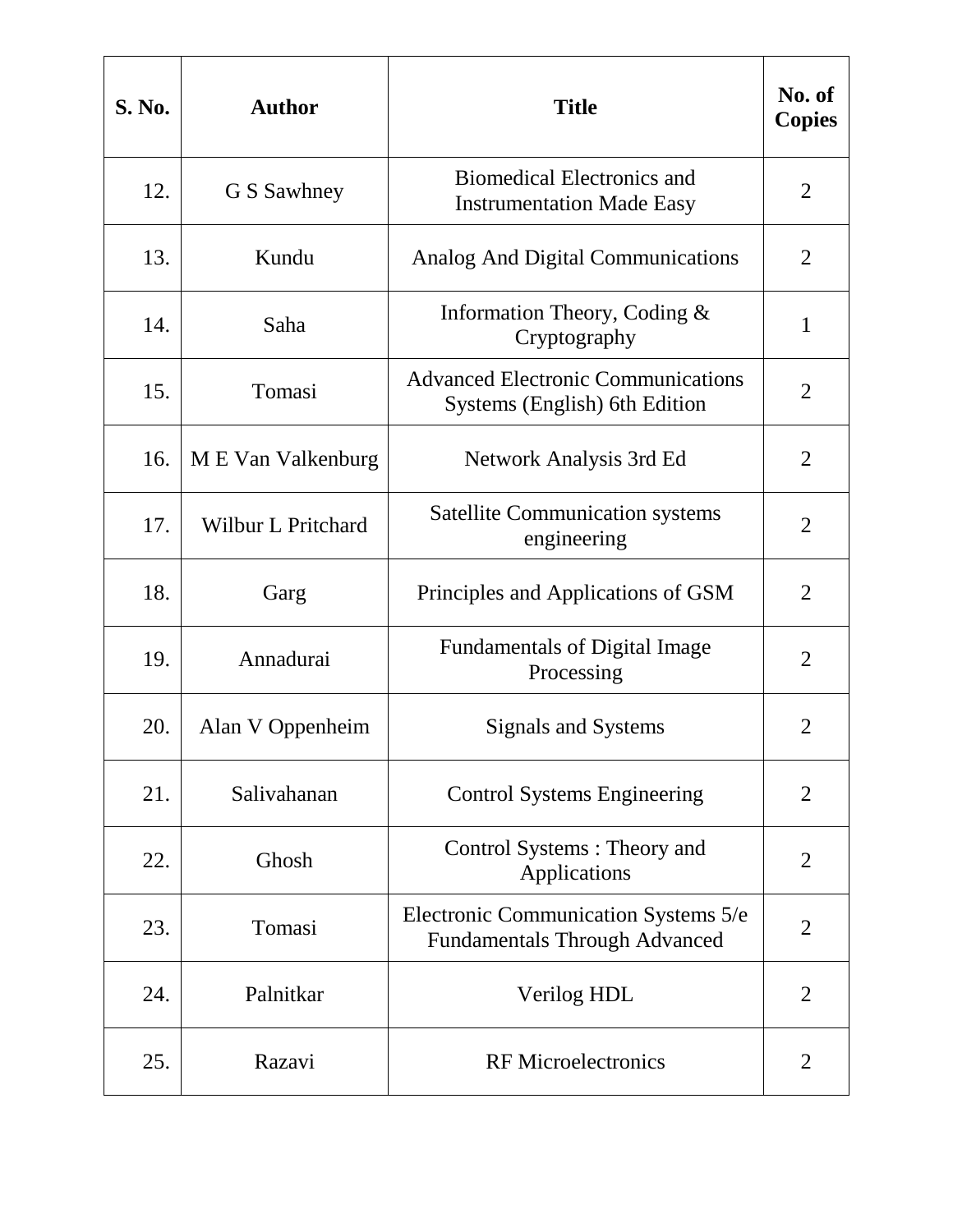| S. No. | <b>Author</b>      | <b>Title</b>                                                        | No. of<br><b>Copies</b> |
|--------|--------------------|---------------------------------------------------------------------|-------------------------|
| 26.    | Andrew             | <b>Computer Networks</b>                                            | $\overline{2}$          |
| 27.    | Morris Mano        | Digital Design : With an Introduction to<br>Verilog HDL             | 2                       |
| 28.    | John M Senior      | <b>Optical Fiber Communications</b>                                 | $\overline{2}$          |
| 29.    | George Hanson      | <b>Fundamentals of Nanoelectronics</b>                              | $\overline{2}$          |
| 30.    | A Anand Kumar      | <b>Fundamentals of Digital Circuits</b>                             | $\overline{2}$          |
| 31.    | Albert             | <b>VLSI</b> Circuit Design                                          | $\overline{2}$          |
| 32.    | Sathish Kumar      | <b>Fundamentals of Optical Fibre</b><br>Communication               | $\overline{2}$          |
| 33.    | <b>Anand Kumar</b> | Signals and Systems                                                 | $\overline{2}$          |
| 34.    | Ghosh              | Introduction to Control Systems                                     | 2                       |
| 35.    | Anand              | <b>Electromic Instrumentation Technology</b>                        | $\overline{2}$          |
| 36.    | Jerome             | Virtual Instrumentation Using<br>LabVIEW                            | $\overline{2}$          |
| 37.    | Bandyopadhyay      | <b>Optical Communication and Networks</b>                           | $\overline{2}$          |
| 38.    | Patel/Sinha        | <b>Medical Image Processing Concepts</b><br><b>And Applications</b> | $\overline{2}$          |
| 39.    | Rajasekaran        | Neural Networks Fuzzy Logic and<br>Genetic Algorithms:              | $\overline{2}$          |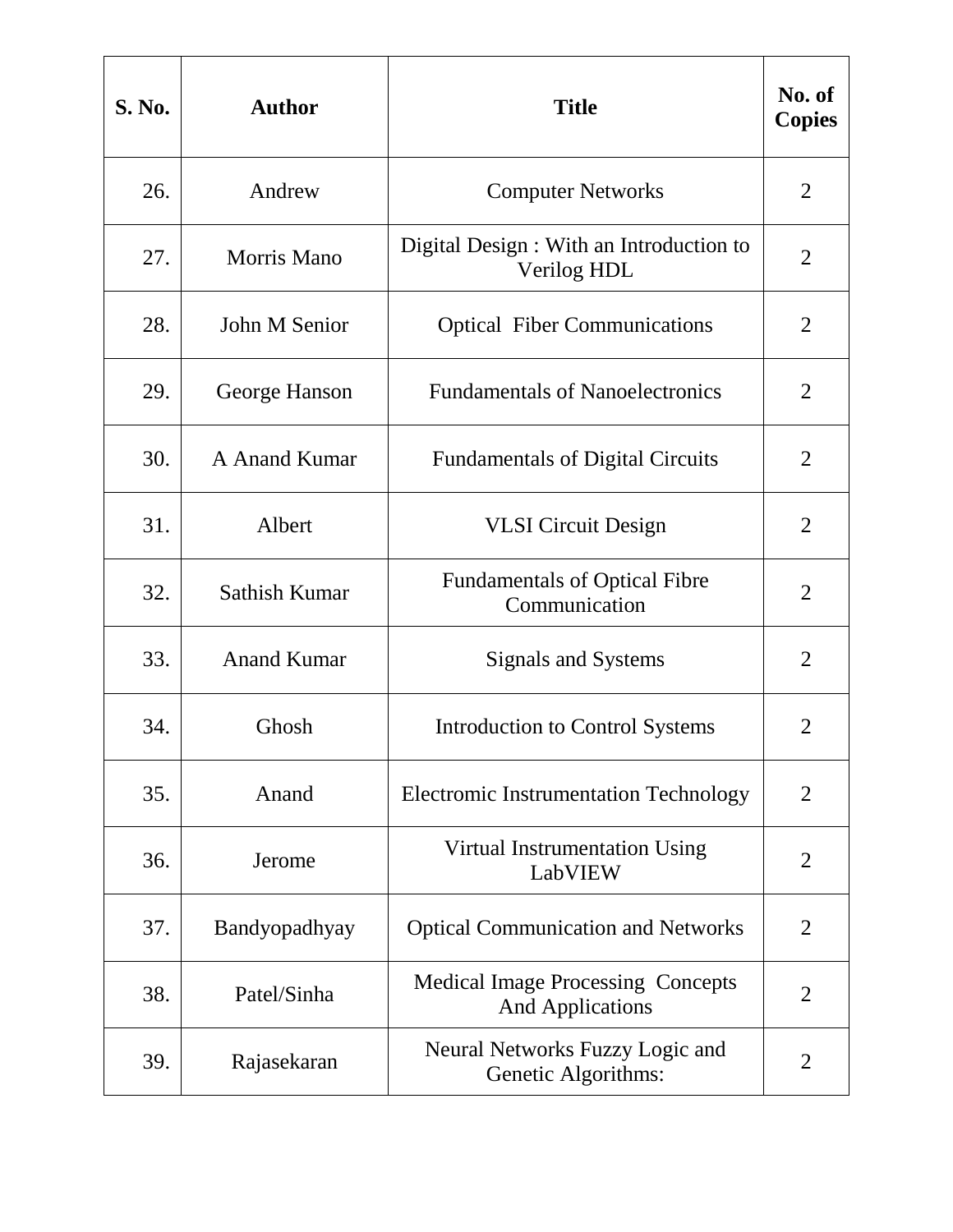| <b>S. No.</b> | <b>Author</b>   | <b>Title</b>                                                          | No. of<br><b>Copies</b> |
|---------------|-----------------|-----------------------------------------------------------------------|-------------------------|
| 40.           | Viswanathan     | <b>Telecommunication Switching Systems</b><br>& Networks              | $\overline{2}$          |
| 41.           | Sanjay Kumar    | <b>Wave Propagation And Antenna</b><br>Engineering                    | 2                       |
| 42.           | Yadav           | Antenna And Wave Propagation                                          | $\overline{2}$          |
| 43.           | Rao             | Microwave Engineering                                                 | $\overline{2}$          |
| 44.           | <b>B</b> S Nair | Basic Electronics Communication and<br><b>Information Engineering</b> | $\overline{2}$          |
| 45.           | R S Kaler       | Microprocessors And Microcontrollers                                  | $\overline{2}$          |
| 46.           | P Bhaskar       | <b>Experiments With Microcontrollers</b>                              | $\overline{2}$          |
| 47.           | Sanjay Kumar    | Concepts and Applications of<br>Microwave Engineering                 | $\overline{2}$          |
| 48.           | Shrivastava     | Microwave Devices And Circuit Design                                  | $\overline{2}$          |
| 49.           | Pucknell        | <b>Basic VLSI Design</b>                                              | $\overline{2}$          |
| 50.           | Eshraghian      | <b>Essentials of VLSI Circuits and Systems</b>                        | $\overline{2}$          |
| 51.           | Pedroni         | Circuit Design and Simulation                                         | $\overline{2}$          |
| 52.           | Anand           | <b>Control Systems</b>                                                | $\overline{2}$          |
| 53.           | Roy Choudhury   | <b>Modern Control Engineering</b>                                     | 2                       |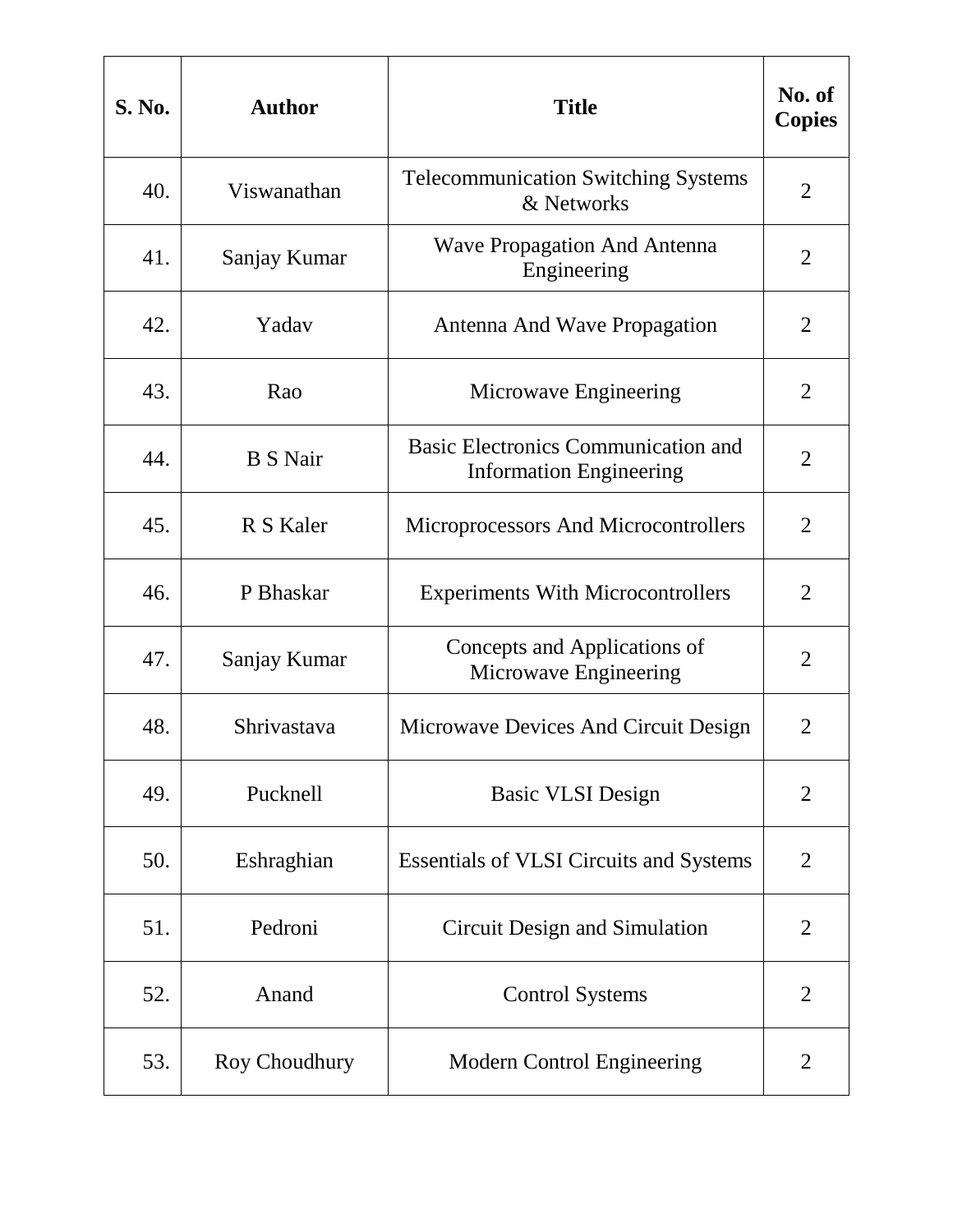| S. No. | <b>Author</b>                | <b>Title</b>                                                                             | No. of<br><b>Copies</b> |
|--------|------------------------------|------------------------------------------------------------------------------------------|-------------------------|
| 54.    | <b>Anand Kumar</b>           | <b>Digital Signal Processing</b>                                                         | 2                       |
| 55.    | Udayashankara                | <b>Modern Digital Signal Processing</b>                                                  | $\overline{2}$          |
| 56.    | <b>Anand Kumar</b>           | Signals and Systems                                                                      | $\overline{2}$          |
| 57.    | Nair                         | Digital Signal Processing:                                                               | $\overline{2}$          |
| 58.    | Stoica                       | <b>Spectral Analyusis of Signals</b>                                                     | $\overline{2}$          |
| 59.    | John D Ryder                 | Networks, Lines and Fields                                                               | $\overline{2}$          |
| 60.    | Kumar & Shukla               | <b>Wave Propagation And Antenna</b><br>Engineering                                       | $\overline{2}$          |
| 61.    | Yadav                        | Antenna And Wave Propagation                                                             | $\overline{2}$          |
| 62.    | Kuriakose                    | Circuit Theory: Continuous and<br>Discrete-Time System, Elements of<br>Network Synthesis | $\overline{2}$          |
| 63.    | Mahadevan & Chitra           | <b>Electrical Circuit Analysis</b>                                                       | $\overline{2}$          |
| 64.    | Bandyopadhyay                | <b>Communication Engineering</b>                                                         | $\overline{2}$          |
| 65.    | Pal Chaudhuri                | <b>Computer Organization and Design</b>                                                  | $\mathbf{1}$            |
| 66.    | Rajaraman &<br>Radhakrishnan | <b>Computer Organization and Architecture</b>                                            | $\overline{2}$          |
| 67.    | Rajaraman &<br>Radhakrishnan | An Introduction to Digital Computer<br>Design 5/e                                        | $\overline{2}$          |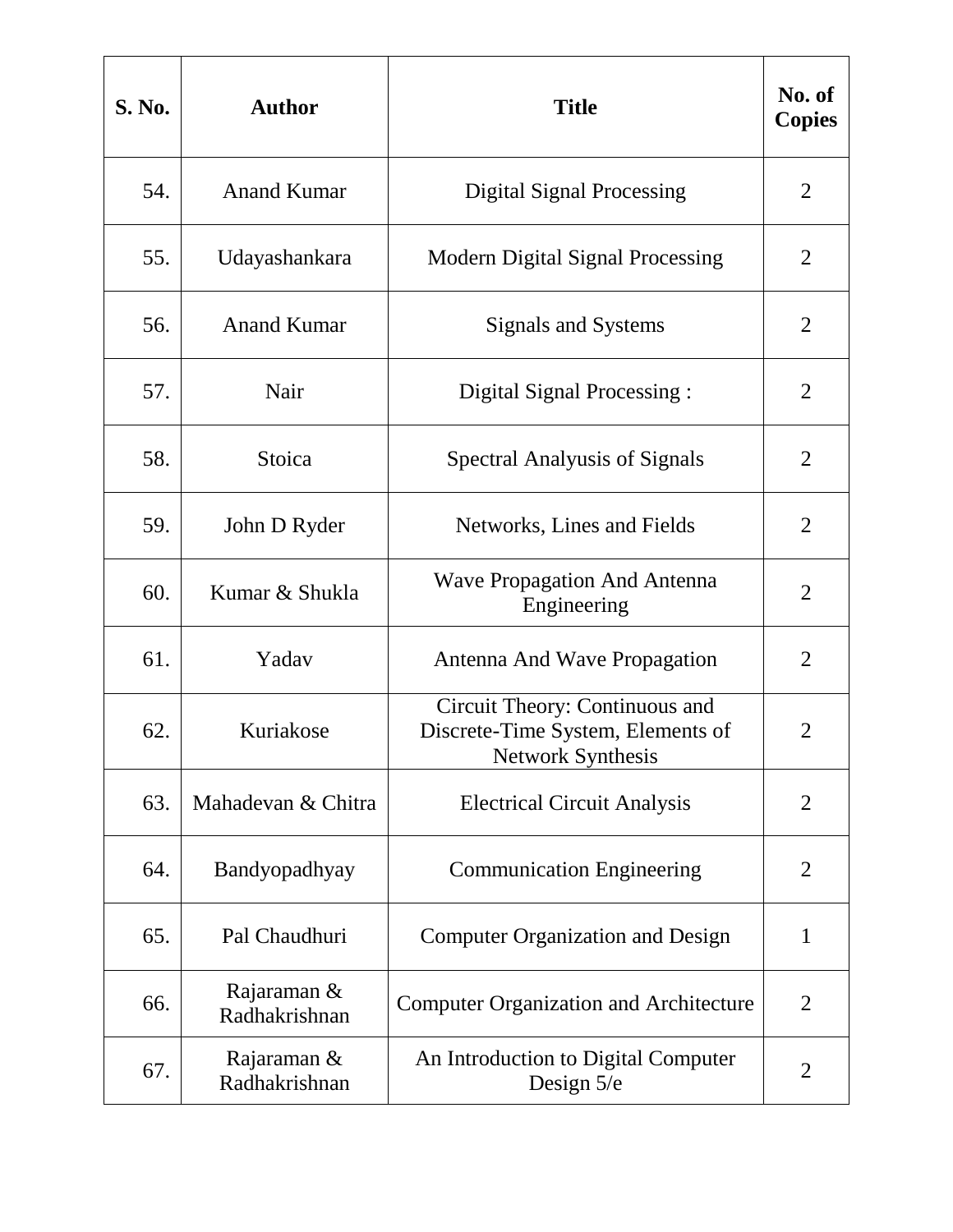| S. No. | <b>Author</b>      | <b>Title</b>                                                             | No. of<br><b>Copies</b> |
|--------|--------------------|--------------------------------------------------------------------------|-------------------------|
| 68.    | <b>Anand Kumar</b> | <b>Control Systems</b>                                                   | $\overline{2}$          |
| 69.    | Ghosh              | Introduction to Control Systems                                          | 2                       |
| 70.    | Sarkar             | <b>Advanced Control systems</b>                                          | $\overline{2}$          |
| 71.    | <b>Anand Kumar</b> | <b>Fundamentals of Digital Circuits</b>                                  | $\overline{2}$          |
| 72.    | <b>Anand Kumar</b> | Pulse & Digital Circuits                                                 | $\overline{2}$          |
| 73.    | <b>Anand Kumar</b> | <b>Switching Theory and Logic Design</b>                                 | $\overline{2}$          |
| 74.    | Ananda Natarajan   | Digital Design                                                           | $\overline{2}$          |
| 75.    | Chanda & Majumdar  | Digital Image Processing and Analysis                                    | $\overline{2}$          |
| 76.    | Joshi              | Digital Image Processing An<br>Algorithmic Approach                      | $\overline{2}$          |
| 77.    | <b>Anand Kumar</b> | <b>Digital Signal Processing</b>                                         | $\overline{2}$          |
| 78.    | Pakhire            | <b>Digital Image Processing And Pattern</b><br>Recognition               | $\overline{2}$          |
| 79.    | Nair               | Digital Signal Processing: Theory,<br>Analysis And Digital-filter Design | $\overline{2}$          |
| 80.    | De & Sen           | <b>Electric Drives</b>                                                   | $\overline{2}$          |
| 81.    | Sivanagaraju       | <b>Power Semiconductor Drives</b>                                        | 2                       |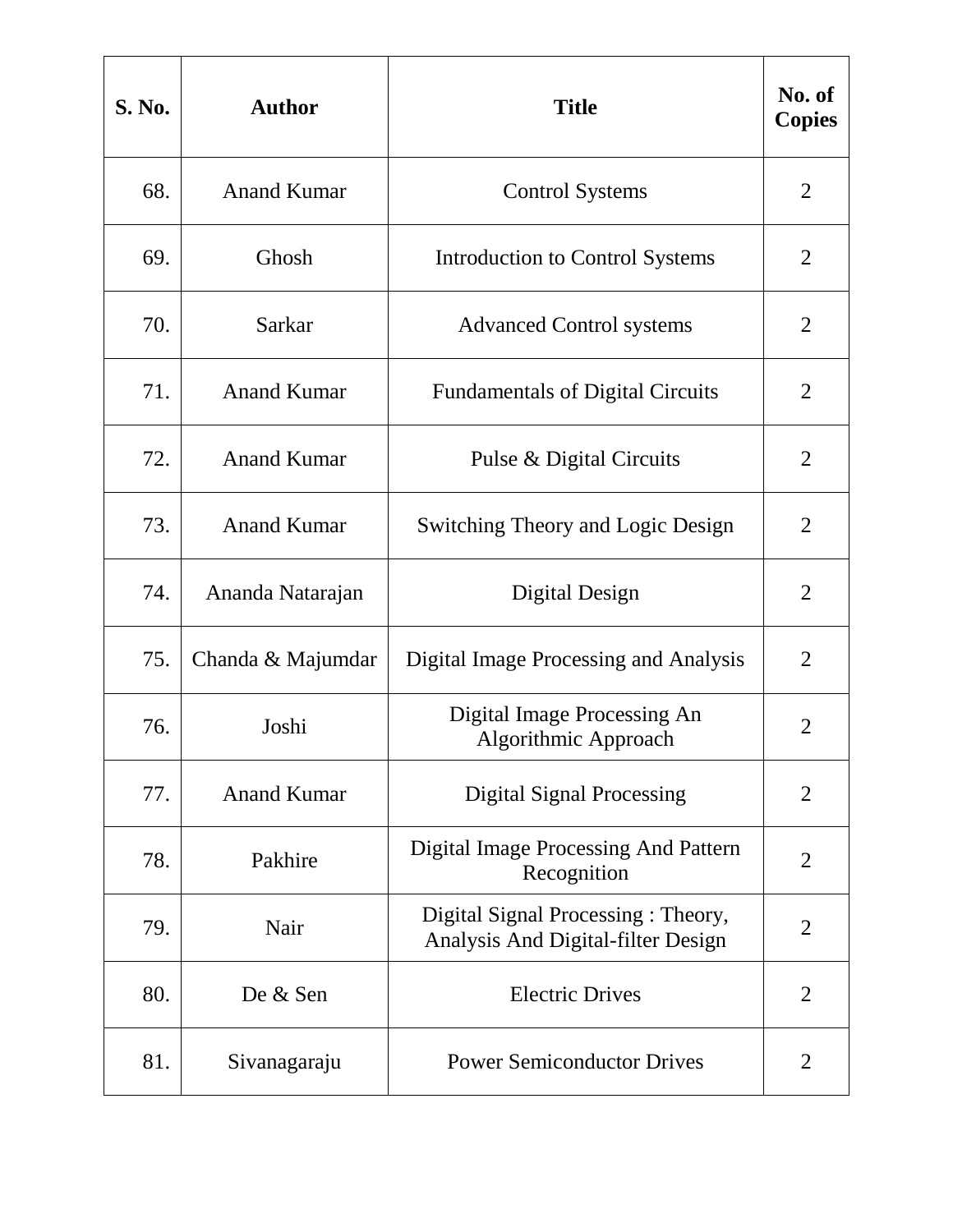| <b>S. No.</b> | <b>Author</b> | <b>Title</b>                                                                 | No. of<br><b>Copies</b> |
|---------------|---------------|------------------------------------------------------------------------------|-------------------------|
| 82.           | Dash/Khuntia  | <b>Fundamentals of Electromagnetic</b><br>Theory $2/e$                       | $\overline{2}$          |
| 83.           | Nair & Deepa  | <b>Applied Electromagnetic Theory:</b><br>Analysis, Problems and Application | 2                       |
| 84.           | Rao           | <b>Electromagnetic Waves And</b><br><b>Transmission Lines</b>                | $\overline{2}$          |
| 85.           | Kumar & Jain  | <b>Electronic Devices and Circuits</b>                                       | $\overline{2}$          |
| 86.           | Patil         | <b>Basic Electronic Devices and Circuits</b>                                 | $\overline{2}$          |
| 87.           | Nagrath       | <b>Electronic Analog and Digital</b>                                         | $\overline{2}$          |
| 88.           | Chattopadhya  | <b>Embedded System Design</b>                                                | $\overline{2}$          |
| 89.           | Rao           | <b>Embedded Systems</b>                                                      | $\overline{2}$          |
| 90.           | Banerjee      | <b>Electrical And Electronics Engineering</b><br>Materials                   | $\overline{2}$          |
| 91.           | Pedroni       | Circuit Design and Simulation With<br><b>VHDL</b>                            | $\overline{2}$          |
| 92.           | Paul          | <b>Industrial Electronics And Control 3rd</b><br>Ed.                         | $\overline{2}$          |
| 93.           | Anand         | <b>Electronic Instrumentation Technology</b>                                 | $\overline{2}$          |
| 94.           | Jerome        | Virtual Instrumentation Using Lab<br><b>VIEW</b>                             | $\overline{2}$          |
| 95.           | Patranabis    | <b>Instrumentation And Control</b>                                           | 2                       |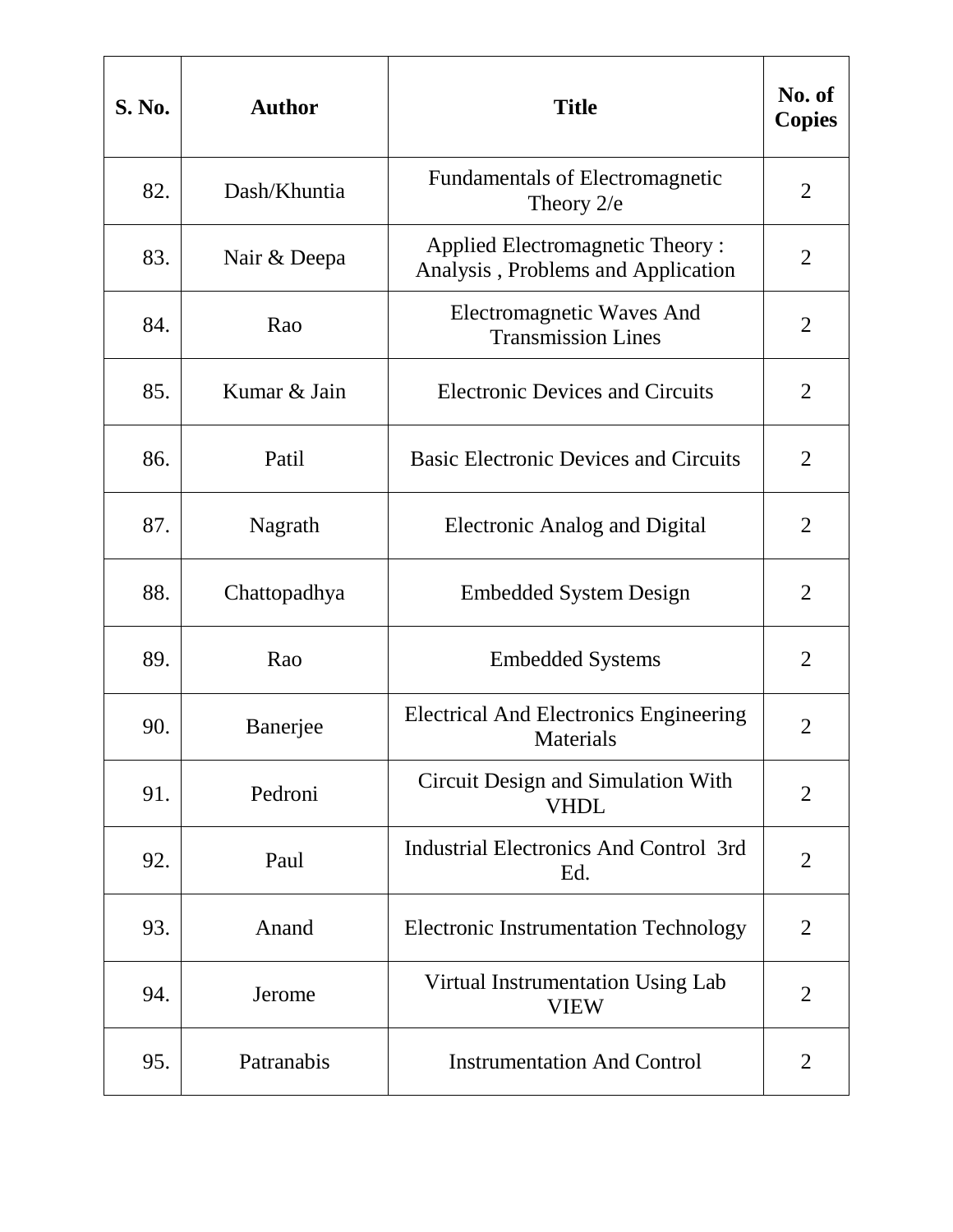| <b>S. No.</b> | <b>Author</b> | <b>Title</b>                                                                  | No. of<br><b>Copies</b> |
|---------------|---------------|-------------------------------------------------------------------------------|-------------------------|
| 96.           | Patranabis    | Principles of Electronic Instrumentation                                      | $\overline{2}$          |
| 97.           | Patranabis    | <b>Sensors and Transducers</b>                                                | 2                       |
| 98.           | Ganguly       | Principles of Electronics                                                     | $\overline{2}$          |
| 99.           | Ghosh         | Fundamentals of Electrical and<br>Electronics Engineering 2/e                 | $\overline{2}$          |
| 100.          | Mathivanan    | Microprocessors PC Hardware and<br>Interfacing                                | $\overline{2}$          |
| 101.          | Mathur        | Microprocessor 8085 And Its Interfacing                                       | $\overline{2}$          |
| 102.          | Mathur        | Microprocessor 8086 Architecture Prog<br>$&$ Inter                            | $\overline{2}$          |
| 103.          | Pal           | Microcontrollers: Principles and<br>Applications                              | $\overline{2}$          |
| 104.          | Srinath       | 8085 Microprocessor: Programming<br>And Interfacing                           | $\overline{2}$          |
| 105.          | Wadhwa        | Microprocessor 8085: Architecture,<br>Programming, And Interfacing            | $\overline{2}$          |
| 106.          | Rao           | Microwave Engineering                                                         | $\overline{2}$          |
| 107.          | Bandyopadhyay | <b>Optical Communication and Networks</b>                                     | $\overline{2}$          |
| 108.          | Gupta         | <b>Optoelectronic Devices and Systems</b>                                     | $\overline{2}$          |
| 109.          | Gupta         | <b>Textbook On Optical Fiber</b><br><b>Communication And Its Applications</b> | 2                       |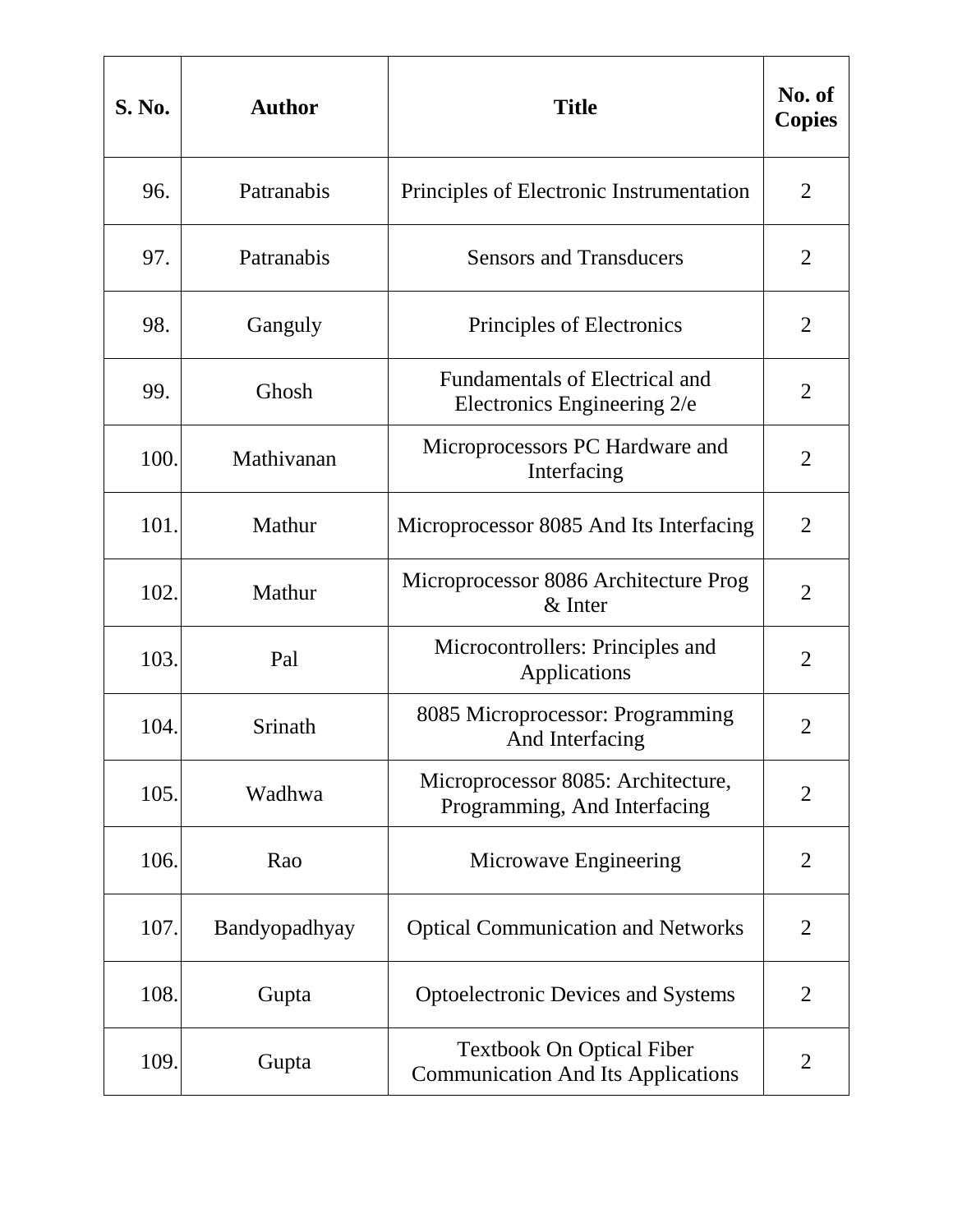| <b>S. No.</b> | <b>Author</b>            | <b>Title</b>                                                                                          | No. of<br><b>Copies</b> |
|---------------|--------------------------|-------------------------------------------------------------------------------------------------------|-------------------------|
| 110.          | Sathish Kumar            | <b>Fundamentals of Optical Fibre</b><br>Communication                                                 | $\overline{2}$          |
| 111.          | Solanki                  | Solar Photovoltaic Technology And<br>Systems A Manual For Technical,<br><b>Trainers And Engineers</b> | $\overline{2}$          |
| 112.          | Mitra                    | <b>Satellite Communication</b>                                                                        | $\overline{2}$          |
| 113.          | Rao                      | Satellite Communication Concepts &<br>Applications                                                    | $\overline{2}$          |
| 114.          | <b>Anand Kumar</b>       | Signals and Systems                                                                                   | $\overline{2}$          |
| 115.          | Bandyopadhyay            | Introduction to Signals and Systems and<br><b>Digital Signal Processing</b>                           | $\overline{2}$          |
| 116.          | Rajeswari & Rao          | Signals and Systems                                                                                   | $\overline{2}$          |
| 117.          | Stoica & Moses           | <b>Spectral Analysis of Signals</b>                                                                   | $\overline{2}$          |
| 118.          | Das Gupta &<br>Dasgupta  | Semiconductor Devices : Modeling and<br>Technology                                                    | $\overline{2}$          |
| 119.          | Nair & Deepa             | <b>Solid State Devices</b>                                                                            | $\overline{2}$          |
| 120.          | Singh                    | <b>Electronic Devices And Integrated</b><br>Circuits                                                  | $\overline{2}$          |
| 121.          | Jayaram & Kotwani        | Industrial Economics and<br><b>Telecommunication Regulations</b>                                      | $\overline{2}$          |
| 122.          | Chiplunkar & Kotari      | <b>VLSI CAD</b>                                                                                       | 2                       |
| 123.          | Pucknell &<br>Eshraghian | <b>Basic VLSI Design</b>                                                                              | 2                       |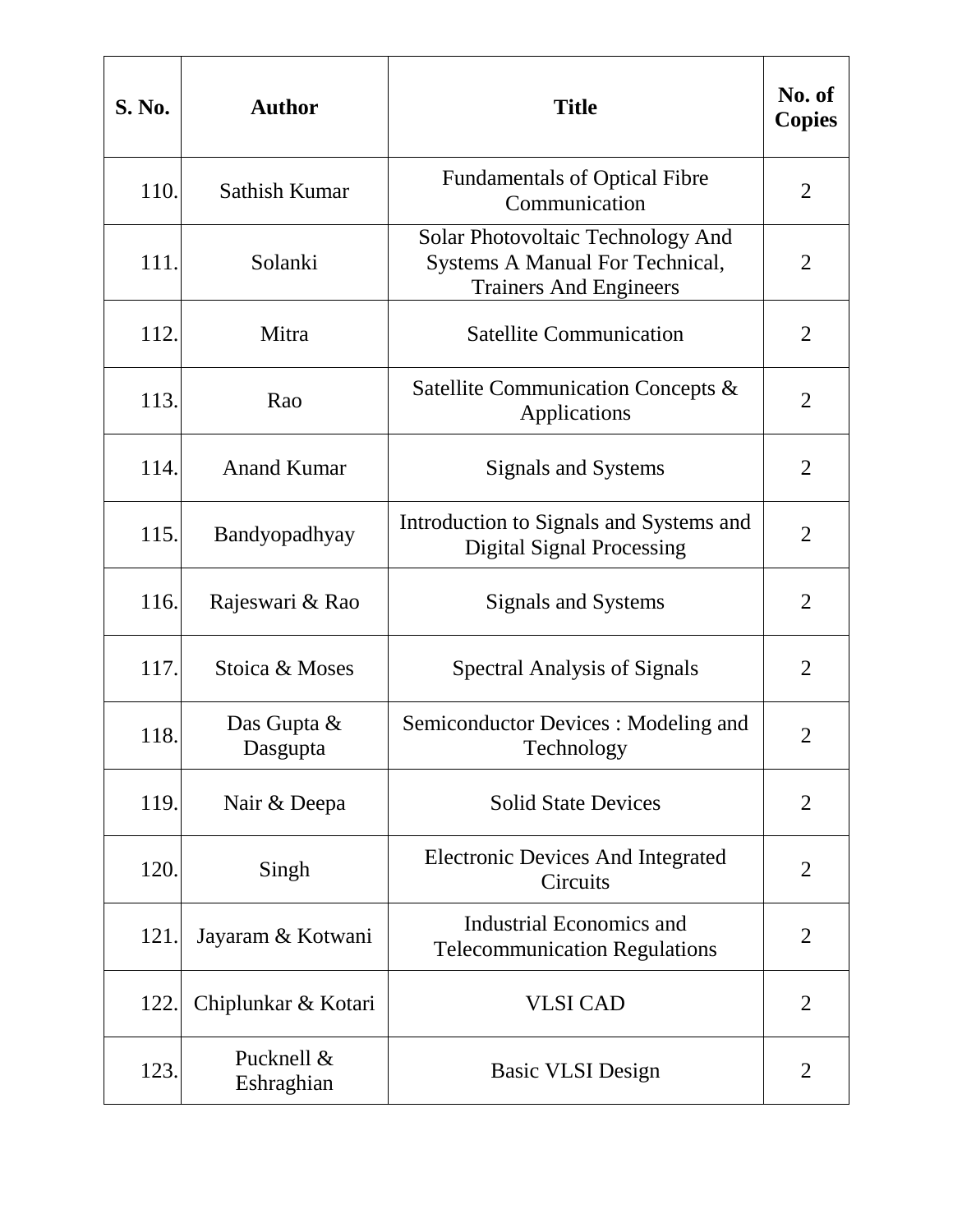| <b>S. No.</b> | <b>Author</b>     | <b>Title</b>                                                 | No. of<br><b>Copies</b> |
|---------------|-------------------|--------------------------------------------------------------|-------------------------|
| 124.          | Raj & Latha       | <b>VLSI</b> Circuit Design                                   | $\overline{2}$          |
| 125.          | Singh             | Digital VLSI Design                                          | 2                       |
| 126.          | Nathan            | <b>Wireless Communications</b>                               | $\overline{2}$          |
| 127.          | Palanivelu        | Wireless and Mobile Communication                            | $\overline{2}$          |
| 128.          | Kumar & Lenina    | <b>MATLAB</b> Easy Way of Learning                           | $\overline{2}$          |
| 129.          | Singh & Choudhari | <b>Matlab Programming</b>                                    | $\overline{2}$          |
| 130.          | Singh             | Process Control Concepts, Dynamics<br><b>And Application</b> | $\overline{2}$          |
| 131.          | Singh & Joshi     | Mechatronics                                                 | $\overline{2}$          |
| 132.          | Garg              | <b>Wave Optics</b>                                           | $\overline{2}$          |
| 133.          | Singh             | <b>Applied Optics</b>                                        | $\overline{2}$          |
| 134.          | Singh             | <b>Fundamentals of Optics</b>                                | $\overline{2}$          |
| 135.          | Arun Kumar        | <b>Introduction to Solid State Physics</b>                   | $\overline{2}$          |
| 136.          | Pahlavan          | <b>Networking Fundamentals</b>                               | $\overline{2}$          |
| 137.          | Peckol            | Embedded systems                                             | $\overline{2}$          |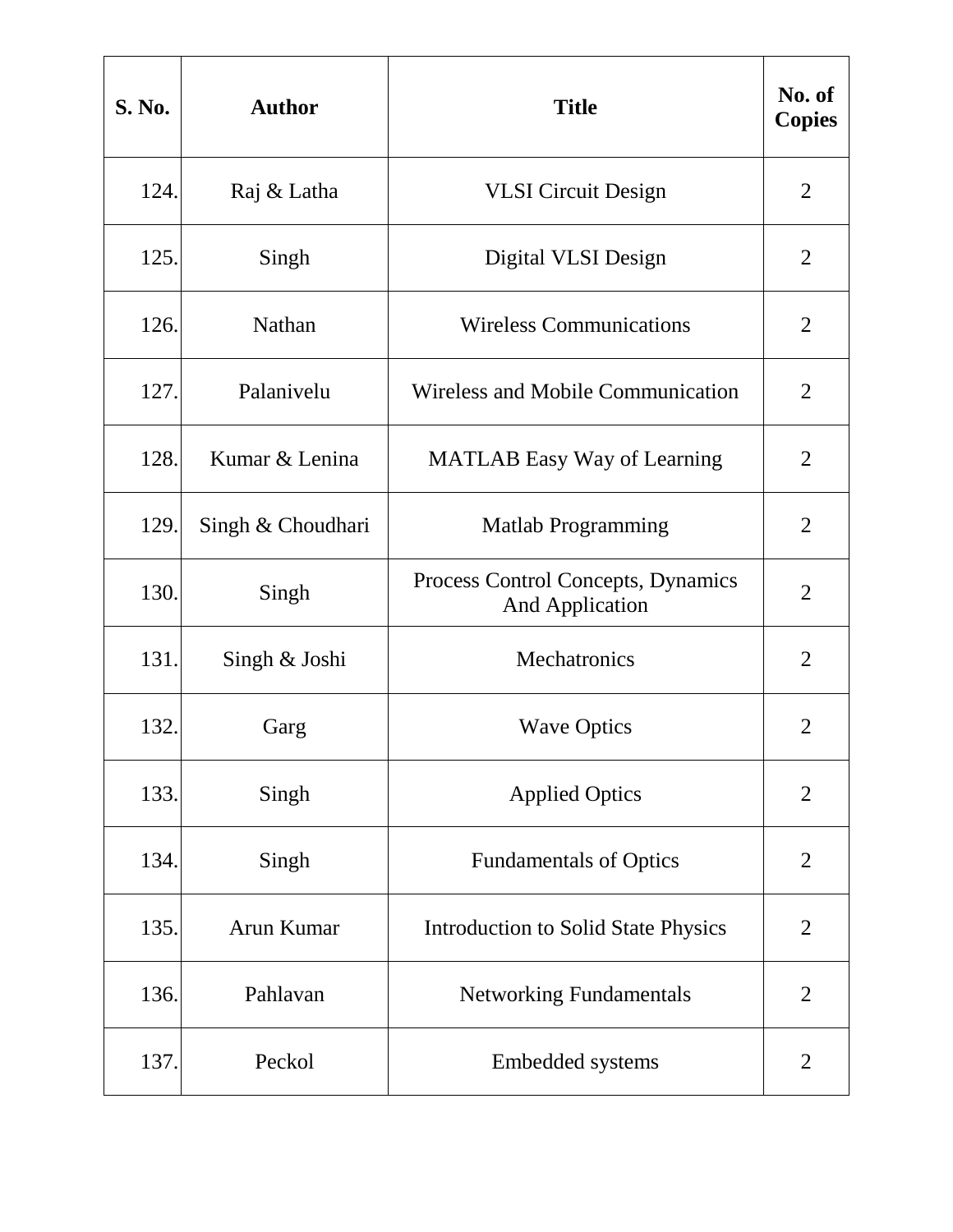| <b>S. No.</b> | <b>Author</b> | <b>Title</b>                                                               | No. of<br><b>Copies</b> |
|---------------|---------------|----------------------------------------------------------------------------|-------------------------|
| 138.          | Golnaraghi    | <b>Automatic Control Systems</b>                                           | $\overline{2}$          |
| 139.          | <b>Stein</b>  | <b>Digital Signal Processing</b>                                           | 2                       |
| 140.          | Agrawal       | <b>Fiber Optic Communication Systems</b>                                   | $\overline{2}$          |
| 141.          | Minoli        | Nanotechnology Applications to<br><b>Telecommunications and Networking</b> | $\overline{2}$          |
| 142.          | Kaushik       | Low Power Cmos Vlsi Circuit Design                                         | $\overline{2}$          |
| 143.          | Haykin        | Introduction to Analog and Digital<br>Communications                       | $\overline{2}$          |
| 144.          | Haykin        | <b>Communication Systems</b>                                               | $\overline{2}$          |
| 145.          | Haykin        | <b>Digital Communication Systems</b>                                       | $\overline{2}$          |
| 146.          | Roy           | Low Power Cmos Vlsi Circuit Design                                         | $\overline{2}$          |
| 147.          | <b>Baker</b>  | <b>CMOS Circuit Design Layout And</b><br>Simulation                        | $\mathbf{1}$            |
| 148.          | Ghandhi       | <b>VLSI Fabrication Principles: Silicon and</b><br>Gallium Arsenide        | $\overline{2}$          |
| 149.          | Kennedy       | <b>Electronic Communication Systems</b>                                    | $\overline{2}$          |
| 150.          | Hwei P Hsu    | Analog and Digital Communications                                          | $\overline{2}$          |
| 151.          | Das           | Antenna and Wave Propagation                                               | 2                       |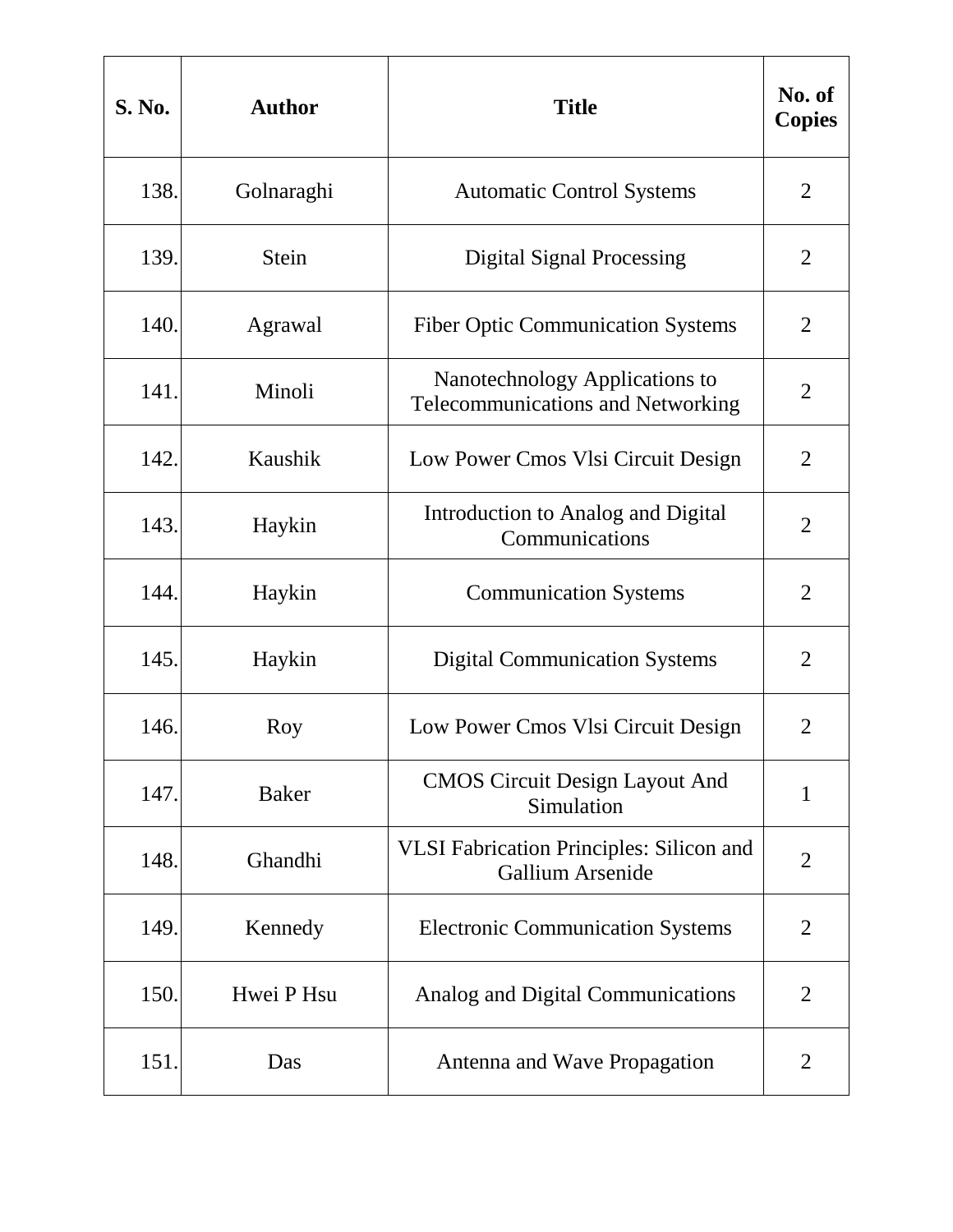| <b>S. No.</b> | <b>Author</b>    | <b>Title</b>                                                         | No. of<br><b>Copies</b> |
|---------------|------------------|----------------------------------------------------------------------|-------------------------|
| 152.          | Vasuki           | Microwave Engineering                                                | $\overline{2}$          |
| 153.          | Edminister       | Electromagnetic                                                      | $\overline{2}$          |
| 154.          | <b>Bose</b>      | Information Theory, Coding And<br>Cryptography                       | $\overline{2}$          |
| 155.          | Taub / Schilling | Principles of Communication Systems<br>4ed.                          | $\overline{2}$          |
| 156.          | Singal           | Analog & Digital Communications                                      | $\overline{2}$          |
| 157.          | Proakis          | <b>Digital Communications</b>                                        | $\overline{2}$          |
| 158.          | Roberts          | Fundamentals of Signals and Systems                                  | $\overline{2}$          |
| 159.          | Nahvi            | Signals & Systems                                                    | $\overline{2}$          |
| 160.          | Rao              | <b>Analog Communication</b>                                          | $\overline{2}$          |
| 161.          | Forouzan         | <b>Computer Networks</b>                                             | $\overline{2}$          |
| 162.          | Chakraborty      | <b>Optical Fiber Communication</b>                                   | $\overline{2}$          |
| 163.          | Keiser           | <b>Optical Fiber Communication</b>                                   | $\overline{2}$          |
| 164.          | Franco           | Design With Operational Amplifiers<br>And Analog Integrated Circuits | $\overline{2}$          |
| 165.          | Neamen           | <b>Semiconductor Physics And Devices</b>                             | 2                       |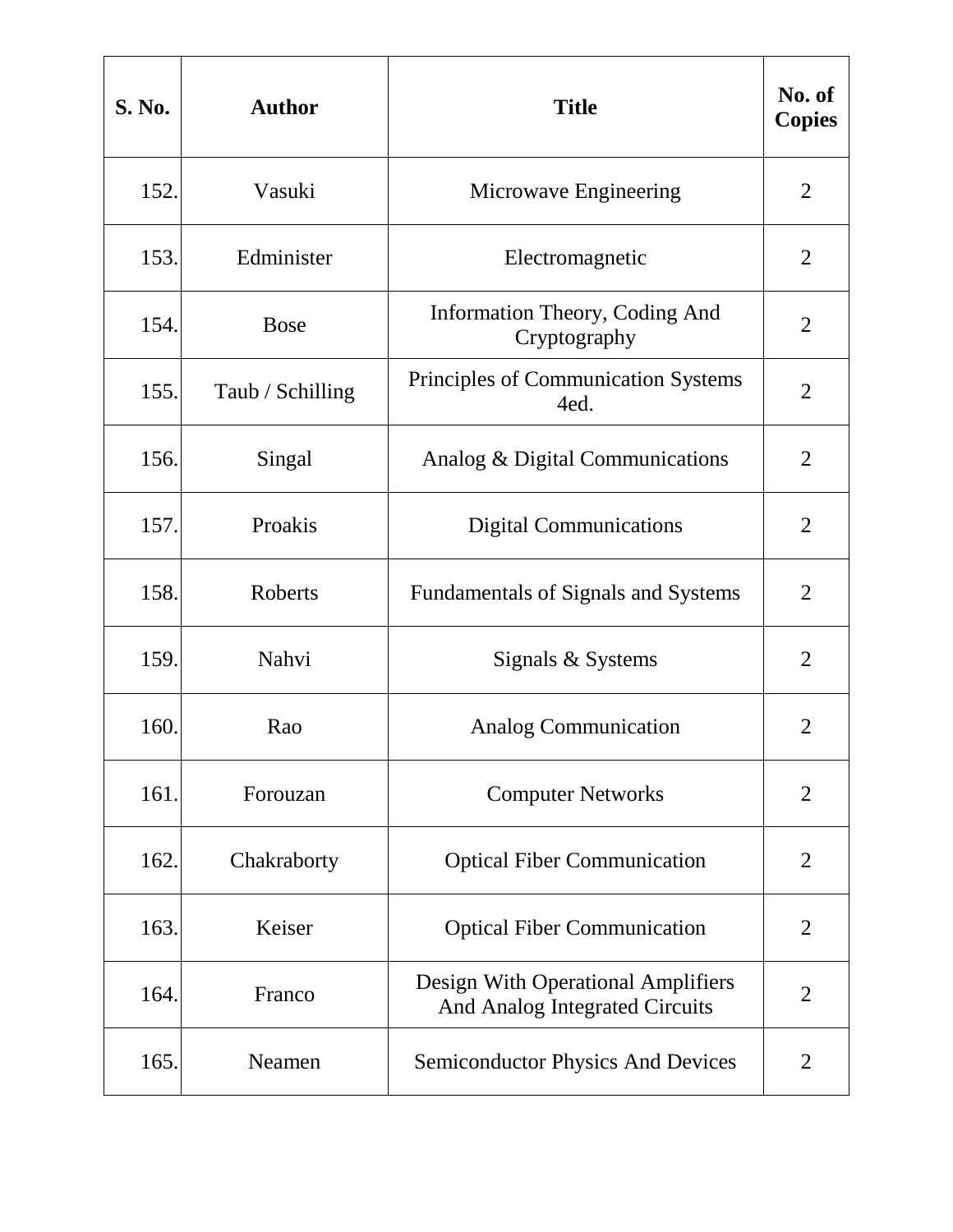| S. No. | <b>Author</b>   | <b>Title</b>                                                          | No. of<br><b>Copies</b> |
|--------|-----------------|-----------------------------------------------------------------------|-------------------------|
| 166.   | Alexander       | <b>Fundamentals of Electric Circuits</b>                              | $\overline{2}$          |
| 167.   | Nahvi           | <b>Electric Circuits</b>                                              | 2                       |
| 168.   | Jagannatham     | Principles of Modern Wireless<br><b>Communications Systems</b>        | $\overline{2}$          |
| 169.   | Johnson         | Lab view Graphical Programming                                        | $\overline{2}$          |
| 170.   | Bignell         | <b>Digital Electronics</b>                                            | $\overline{2}$          |
| 171.   | <b>Blake</b>    | <b>Electronic Communication Systems</b>                               | $\overline{2}$          |
| 172.   | Cristi          | <b>Modern Digital Signal Processing</b>                               | $\overline{2}$          |
| 173.   | Gandhi          | <b>Analog And Digital Communications</b>                              | $\overline{2}$          |
| 174.   | George / Kuriah | Digital Control System                                                | 2                       |
| 175.   | Ghoshal         | <b>Digital Electronics</b>                                            | $\overline{2}$          |
| 176.   | Ghoshal         | Embedded Systems & Robots Projects<br>Using The 8051 Microcontroller  | $\overline{2}$          |
| 177.   | Ingle           | <b>Essentials of Digital Signal Processing</b><br><b>Using MATLAB</b> | $\overline{2}$          |
| 178.   | Manik           | <b>Control Systems</b>                                                | $\overline{2}$          |
| 179.   | Moussavi        | Data Communication and Networking A<br><b>Practical Approach</b>      | $\overline{2}$          |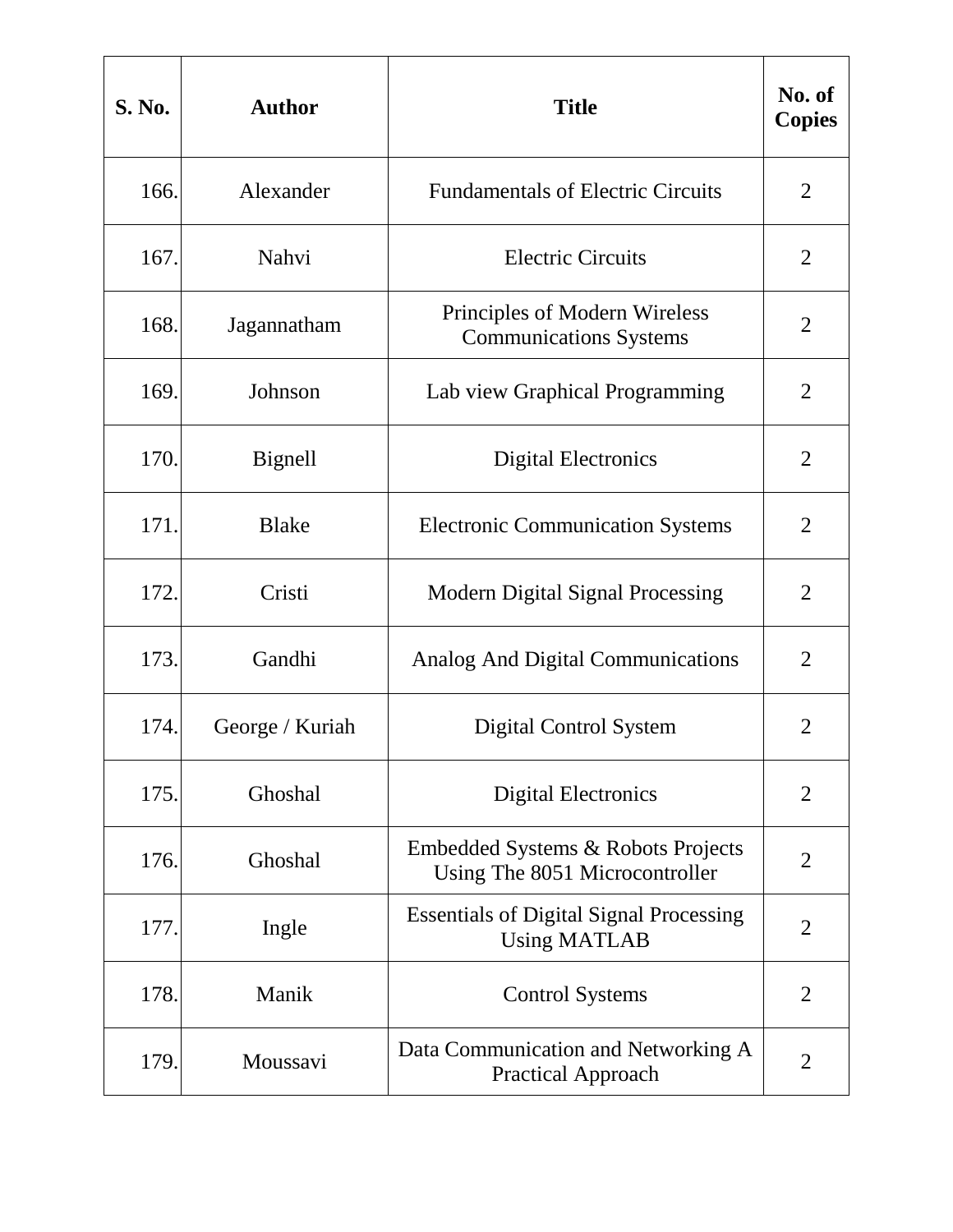| <b>S. No.</b> | <b>Author</b> | <b>Title</b>                                                         | No. of<br><b>Copies</b> |
|---------------|---------------|----------------------------------------------------------------------|-------------------------|
| 180.          | Proakis       | <b>Modern Communication Systems Using</b><br><b>MATLAB</b>           | $\overline{2}$          |
| 181.          | Uyemura       | Chip Design For Submicron VLSI:<br><b>Cmos Layout and Simulation</b> | 2                       |
| 182.          | Yarbrough     | Digital Logic application and Design                                 | $\overline{2}$          |
| 183.          | Rashid        | <b>Electronic Circuits And Application</b>                           | $\overline{2}$          |
| 184.          | Rashid        | <b>Electronic Devices And Circuits</b>                               | $\overline{2}$          |
| 185.          | Rashid        | <b>Linear Integrated Circuits</b>                                    | $\overline{2}$          |
| 186.          | Rashid        | Microelectronics Circuits Analysis                                   | $\overline{2}$          |
| 187.          | Ayala         | The 8086 Microprocessor: Programming<br>& Interfacing The PC         | $\overline{2}$          |
| 188.          | Agrawal       | <b>Introductions To Wireless And Mobile</b><br>System                | $\overline{2}$          |
| 189.          | Agrawal       | <b>Introductions To Wireless And Mobile</b><br>System                | $\overline{2}$          |
| 190.          | Bignell       | <b>Digital Electronics</b>                                           | $\overline{2}$          |
| 191.          | <b>Blake</b>  | <b>Electronic Communication Systems</b>                              | $\overline{2}$          |
| 192.          | <b>Blake</b>  | <b>Wireless Communication Technology</b>                             | $\overline{2}$          |
| 193.          | Gandhi        | Analog And Digital Communications                                    | $\overline{2}$          |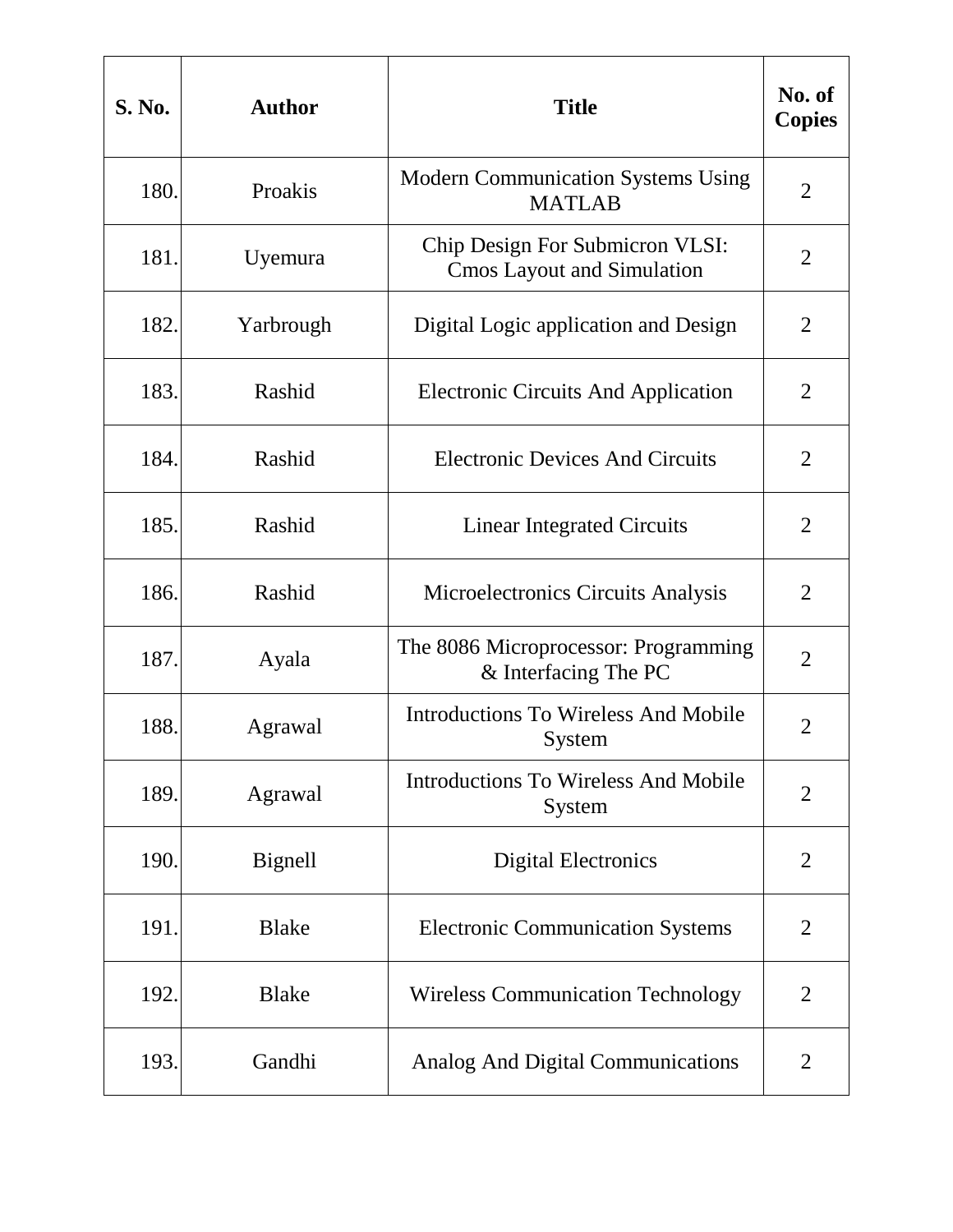| <b>S. No.</b> | <b>Author</b>   | <b>Title</b>                                                          | No. of<br><b>Copies</b> |
|---------------|-----------------|-----------------------------------------------------------------------|-------------------------|
| 194.          | Gates           | <b>Introduction To Electronics</b>                                    | $\overline{2}$          |
| 195.          | George / Kurian | Digital Control System                                                | $\overline{2}$          |
| 196.          | Ghoshal         | <b>Digital Electronics</b>                                            | $\mathbf{1}$            |
| 197.          | Ghoshal         | Embedded Systems & Robots Projects<br>Using The 8051 Microcontroller  | $\overline{2}$          |
| 198.          | Huang           | Embedded System Design Using C8051                                    | $\overline{2}$          |
| 199.          | Ingle           | <b>Essentials of Digital Signal Processing</b><br><b>Using MATLAB</b> | $\overline{2}$          |
| 200.          | Kshetrimayu     | <b>Electromagnetic Field Theory</b>                                   | $\overline{2}$          |
| 201.          | Manik           | <b>Control Systems</b>                                                | $\overline{2}$          |
| 202.          | Prasad          | <b>Fundamentals of Electronic Engineering</b>                         | $\overline{2}$          |
| 203.          | Proakis         | <b>Modern Communication Systems Using</b><br><b>MATLAB</b>            | $\overline{2}$          |
| 204.          | Raghuvanshi     | Microwave Engineering                                                 | $\overline{2}$          |
| 205.          | Rashid          | <b>Electronic Circuits And Application</b>                            | $\overline{2}$          |
| 206.          | Rashid          | <b>Linear Integrated Circuits</b>                                     | $\overline{2}$          |
| 207.          | Rashid          | Microelectronics Circuits Analysis                                    | $\overline{2}$          |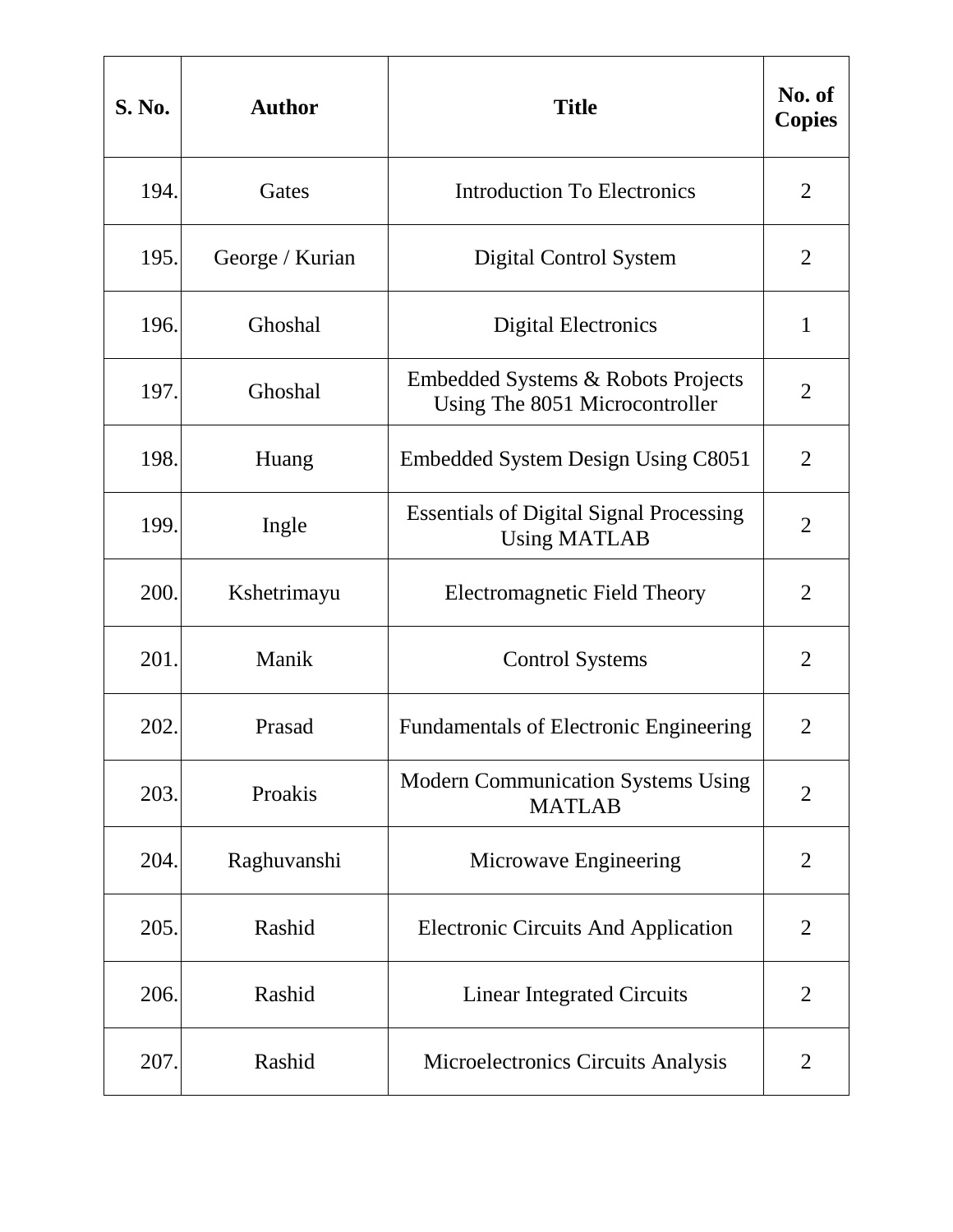| <b>S. No.</b> | <b>Author</b>                | <b>Title</b>                                                             | No. of<br><b>Copies</b> |
|---------------|------------------------------|--------------------------------------------------------------------------|-------------------------|
| 208.          | <b>Robbins</b>               | Circuit Analysis: Theory and Practice                                    | $\overline{2}$          |
| 209.          | Roth                         | Digital Systems Design                                                   | 2                       |
| 210.          | Roth & Kinney                | <b>Fundamentals Of Logic Design</b>                                      | $\overline{2}$          |
| 211.          | Singh/Janardhanan            | <b>Modern Control Engineering</b>                                        | $\overline{2}$          |
| 212.          | Singh                        | <b>Digital Signal Processing</b><br>Implementation                       | $\overline{2}$          |
| 213.          | Sivanagaraju<br>/Kishore/Rao | electrical Circuit Analysis                                              | $\overline{2}$          |
| 214.          | Srivastava                   | Digital Design: HDL-Based Approach                                       | $\overline{2}$          |
| 215.          | Valvano                      | <b>Embedded Microcomputer System Real</b><br>Time Interfacing            | $\overline{2}$          |
| 216.          | Devore                       | Probability & Statistics for Engineering                                 | $\overline{2}$          |
| 217.          | Juneja / Seth                | Programming in C                                                         | $\overline{2}$          |
| 218.          | Hagan                        | <b>Neural Network Design</b>                                             | $\overline{2}$          |
| 219.          | Chapman                      | <b>Matlab Programming for Engineers</b><br>4th ed                        | $\overline{2}$          |
| 220.          | <b>Clements</b>              | <b>Computer Organization and Architecture</b><br>: Themes and Variations | $\overline{2}$          |
| 221.          | Dave                         | <b>Computer Networks</b>                                                 | 1                       |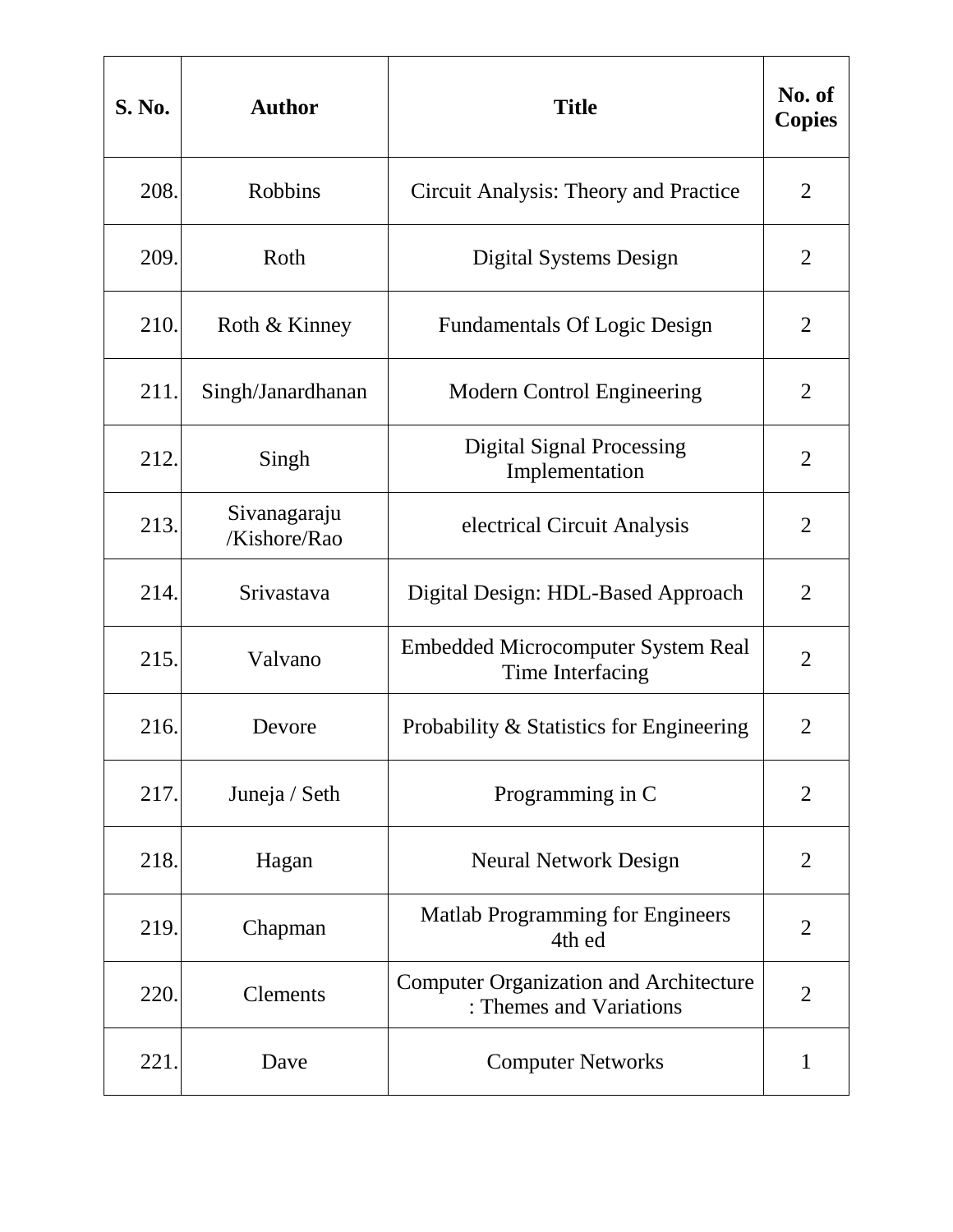| <b>S. No.</b> | <b>Author</b>       | <b>Title</b>                                                  | No. of<br><b>Copies</b> |
|---------------|---------------------|---------------------------------------------------------------|-------------------------|
| 222.          | <b>Drozdek</b>      | Data Structure and Algorithm in C++                           | $\overline{2}$          |
| 223.          | Farrell             | <b>Object Oriented Programming Using</b><br>$C++$             | 2                       |
| 224.          | Sadiku              | Principles of Electromagnetic                                 | $\overline{2}$          |
| 225.          | Das                 | Microwave Engineering                                         | $\overline{2}$          |
| 226.          | Allen               | <b>CMOS Analog Circuit Design</b>                             | $\overline{2}$          |
| 227.          | Sedra               | Microelectronic Circuits: Theory and<br>Applications          | $\mathbf{1}$            |
| 228.          | Martin              | <b>Digital Integrated Circuit Design</b>                      | $\overline{2}$          |
| 229.          | Das                 | <b>VLSI</b> Design                                            | $\overline{2}$          |
| 230.          | Ken Martin          | Digital Integrated Circuit Design                             | $\overline{2}$          |
| 231.          | Allen               | <b>CMOS Analog Circuit Design Third</b><br>Edition            | $\overline{2}$          |
| 232.          | Rudra Pratap        | <b>Getting Started With Matlab 7</b>                          | $\overline{2}$          |
| 233.          | Cooper              | Probabilistic Methods of Signal and<br><b>System Analysis</b> | $\overline{2}$          |
| 234.          | Sadiku and Kulkarni | Principles of Electromagnetic 6 Edition                       | $\overline{2}$          |
| 235.          | Allen               | <b>CMOS</b> Analog Circuit Design Third<br>Edition            | 2                       |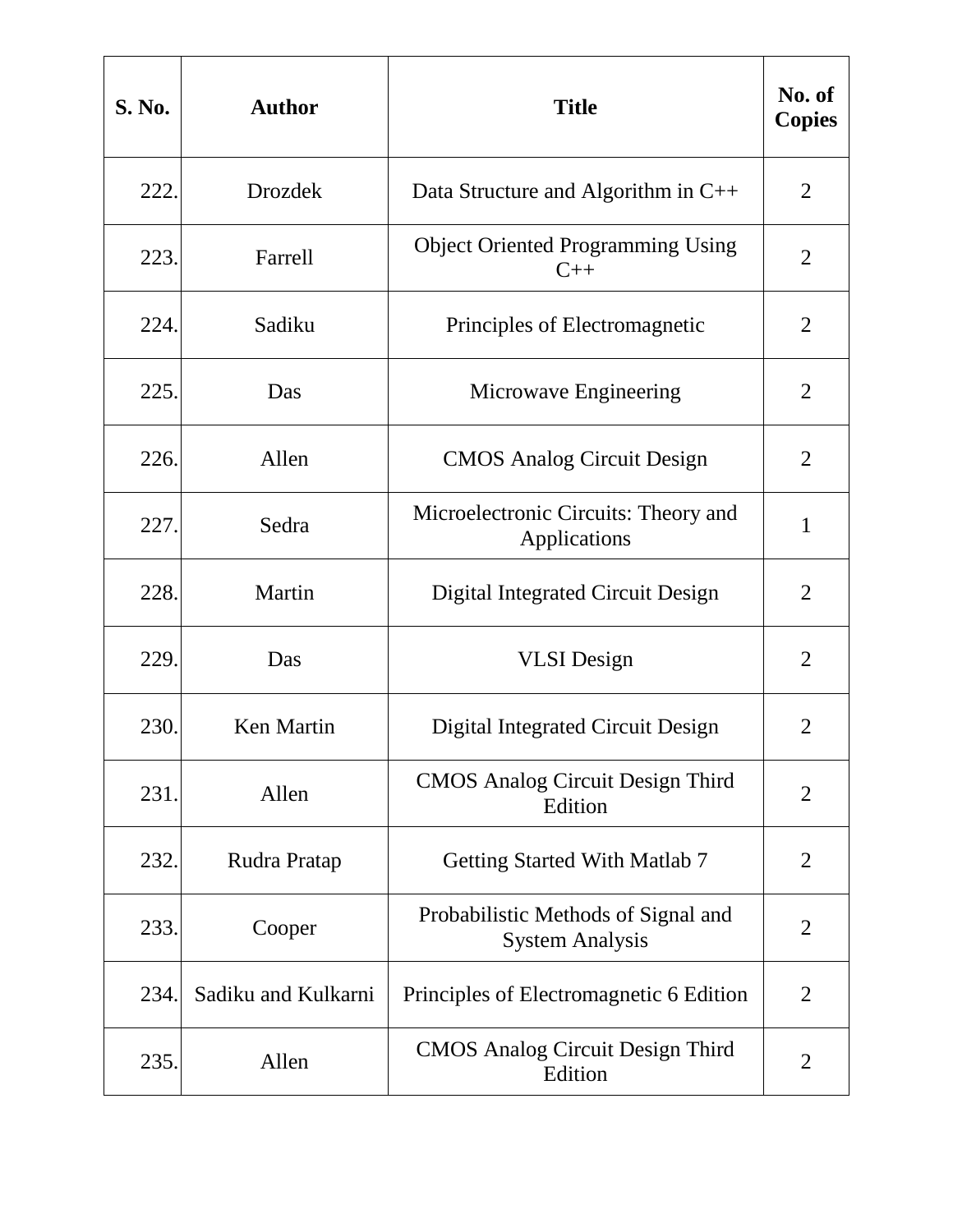| <b>S. No.</b> | <b>Author</b> | <b>Title</b>                                                  | No. of<br><b>Copies</b> |
|---------------|---------------|---------------------------------------------------------------|-------------------------|
| 236.          | Behera        | <b>Intelligent System And Control</b>                         | $\overline{2}$          |
| 237.          | Bell          | <b>Electronic Devices And Circuits</b>                        | 2                       |
| 238.          | Chen          | DIGITAL SIGNAL PROCESSING                                     | $\overline{2}$          |
| 239.          | Campbell      | The Science and Engineering of<br>Microelectronic Fabrication | $\mathbf{1}$            |
| 240.          | Chandra Sekar | <b>Analog Communication</b>                                   | $\overline{2}$          |
| 241.          | Chen          | <b>Digital Signal Processing</b>                              | $\overline{2}$          |
| 242.          | Corner        | Digital Logic and State Machine Design                        | $\overline{2}$          |
| 243.          | Cooper        | Probabilistic Methods of Signal and<br><b>System Analysis</b> | $\overline{2}$          |
| 244.          | Dalal         | <b>Wireless Communication and Networks</b>                    | $\overline{2}$          |
| 245.          | Dimitrijev    | <b>Principal of Semiconductor Devices</b>                     | $\overline{2}$          |
| 246.          | Islam         | Semi conductor and device                                     | $\overline{2}$          |
| 247.          | Fowler        | <b>Electronic Instrument Design</b>                           | $\overline{2}$          |
| 248.          | Gravano       | <b>Introduction to Error Control Codes</b>                    | $\overline{2}$          |
| 249.          | Harish        | Antennas and Wave Propagation                                 | $\overline{2}$          |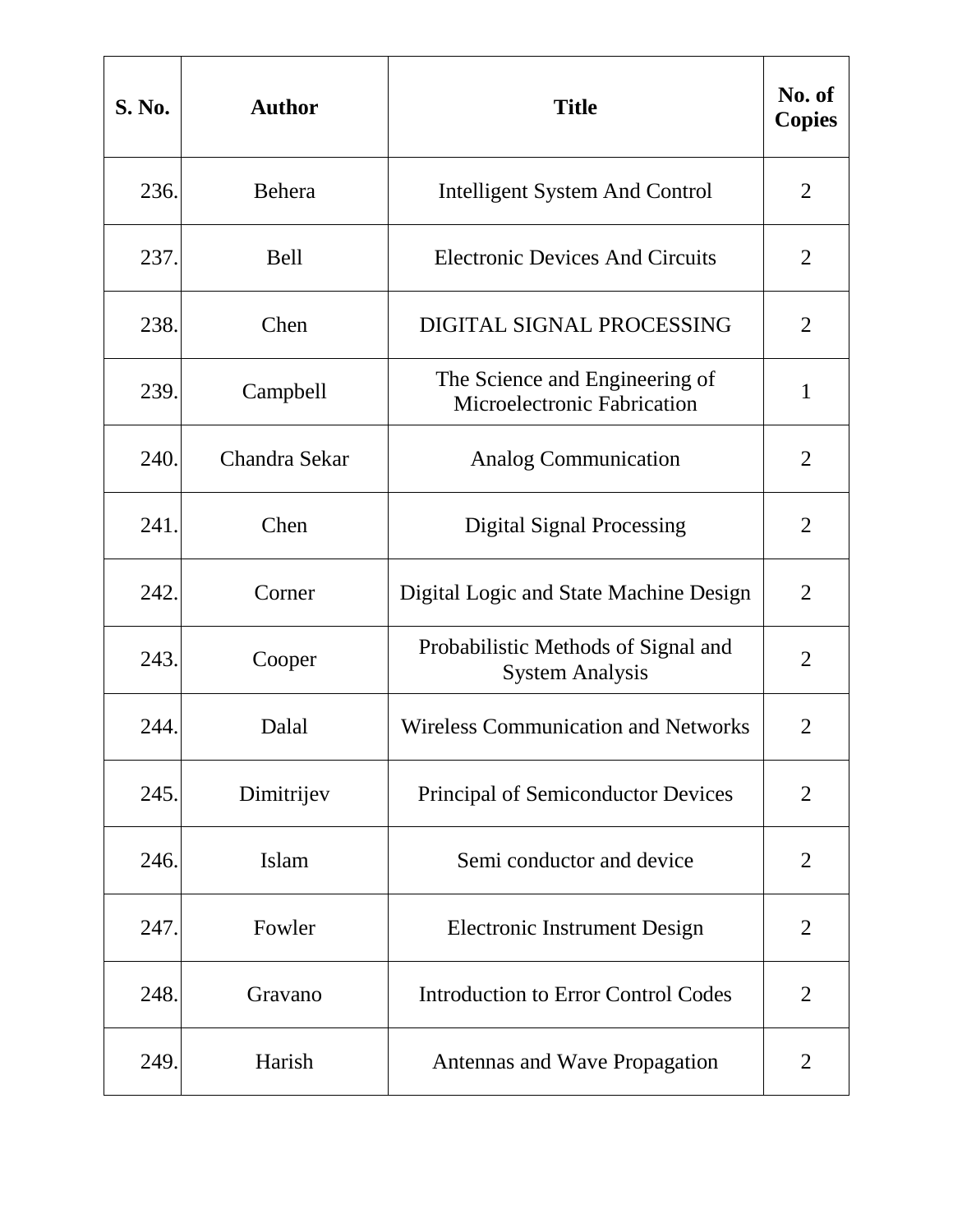| <b>S. No.</b> | <b>Author</b>     | <b>Title</b>                                                         | No. of<br><b>Copies</b> |
|---------------|-------------------|----------------------------------------------------------------------|-------------------------|
| 250.          | Kharate           | <b>Digital Electronics</b>                                           | $\overline{2}$          |
| 251.          | Allen             | <b>CMOS</b> Analog Circuit Design                                    | 1                       |
| 252.          | Bell              | <b>Electronic Devices And Circuits</b>                               | $\overline{2}$          |
| 253.          | <b>Bhanot</b>     | Process Control                                                      | $\overline{2}$          |
| 254.          | Bhattacharya      | <b>Solid State Electronic Devices</b>                                | $\overline{2}$          |
| 255.          | <b>Bhooshan</b>   | <b>Fundamentals of Engineering</b><br>Electromagnetics               | $\overline{2}$          |
| 256.          | Dutta             | <b>Semiconductor Devices and Circuits</b>                            | $\overline{2}$          |
| 257.          | <b>Ken Martin</b> | Digital Integrated Circuit Design                                    | $\overline{2}$          |
| 258.          | Lathi             | Principles Of Signal Processing And<br><b>Linear Systems</b>         | 2                       |
| 259.          | Mutagi            | Digital Communication: Theory,<br><b>Techniques and Applications</b> | $\overline{2}$          |
| 260.          | Ramakalyan        | Linear Circuits: Analysis And Synthesis                              | $\overline{2}$          |
| 261.          | Rawat             | Signal And Systems                                                   | 2                       |
| 262.          | Sadiku            | Principles of Electromagnetics                                       | $\overline{2}$          |
| 263.          | Schaumann         | Analog filter Design                                                 | $\overline{2}$          |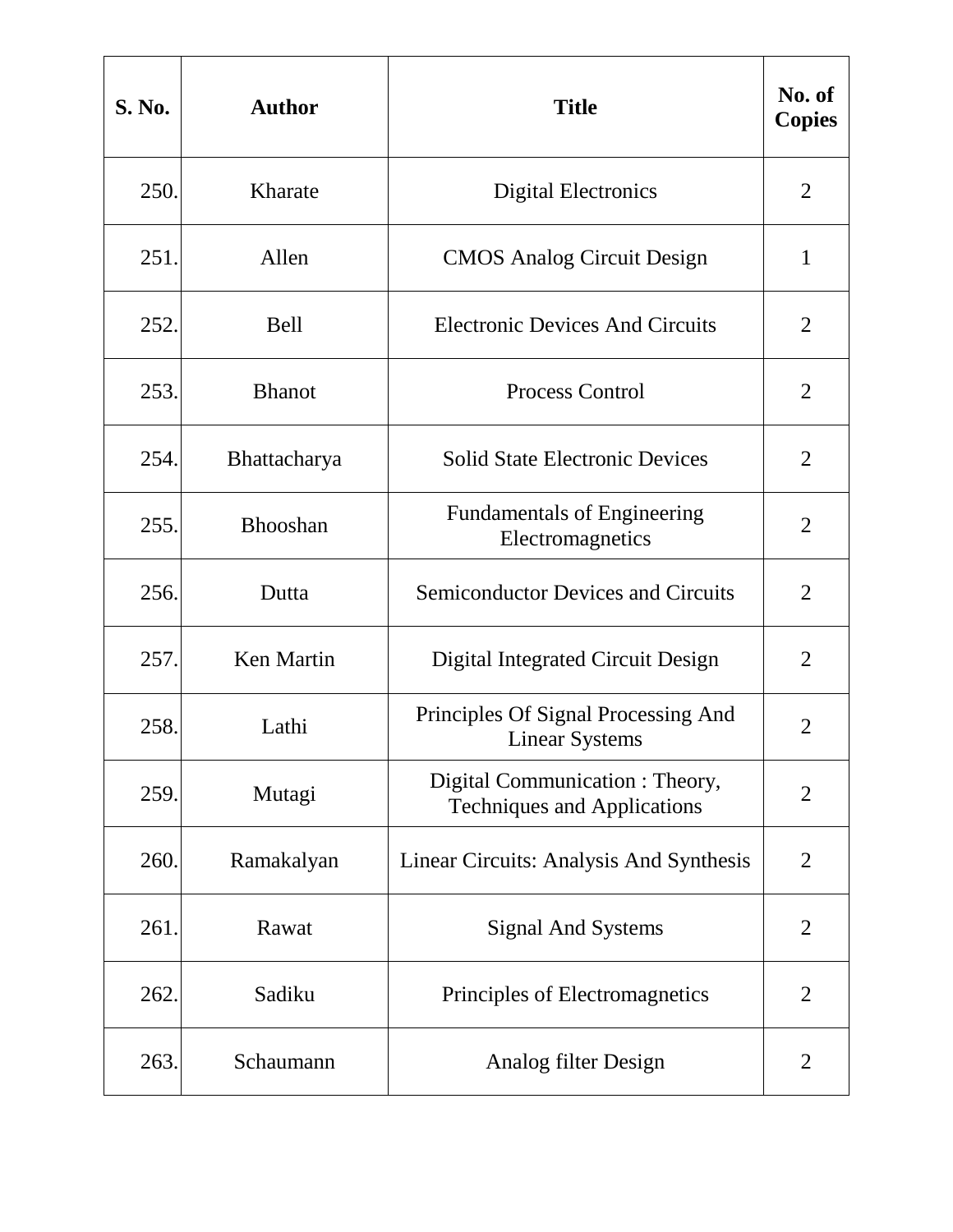| <b>S. No.</b> | <b>Author</b>   | <b>Title</b>                                                    | No. of<br><b>Copies</b> |
|---------------|-----------------|-----------------------------------------------------------------|-------------------------|
| 264.          | <b>Tsividis</b> | The Mos Transistor                                              | $\overline{2}$          |
| 265.          | Wolovich        | <b>Automatic And Control System</b>                             | $\overline{2}$          |
| 266.          | Yariv           | Photonics                                                       | $\overline{2}$          |
| 267.          | Zak             | <b>SYSTEMS &amp; CONTROL</b>                                    | $\overline{2}$          |
| 268.          | Rudra Pratap    | <b>Getting Started With Matlab</b>                              | $\mathbf{1}$            |
| 269.          | Berman          | <b>Data Structures</b>                                          | $\overline{2}$          |
| 270.          | <b>Bhasin</b>   | Programming in C#                                               | 1                       |
| 271.          | Cady            | Principles Of Microcomputers And<br>Microcontroller Engineering | $\overline{2}$          |
| 272.          | V K Khanna      | <b>Digital Communications</b>                                   | $\overline{2}$          |
| 273.          | V K Khanna      | <b>Digital Signal Processing</b>                                | $\overline{2}$          |
| 274.          | James B Kuo     | Low Voltage Soi Cmos Vlsi Devices<br>and Circuits               | $\overline{2}$          |
| 275.          | Ricardo Reis    | Design of System on a Chip Devices $\&$<br>Components           | $\overline{2}$          |
| 276.          | Kuo B           | <b>CMOS VLSI Engineering Silicon On</b><br>Insulator (SOI)      | $\overline{2}$          |
| 277.          | Simon Haykin    | <b>Communication Systems</b>                                    | $\overline{2}$          |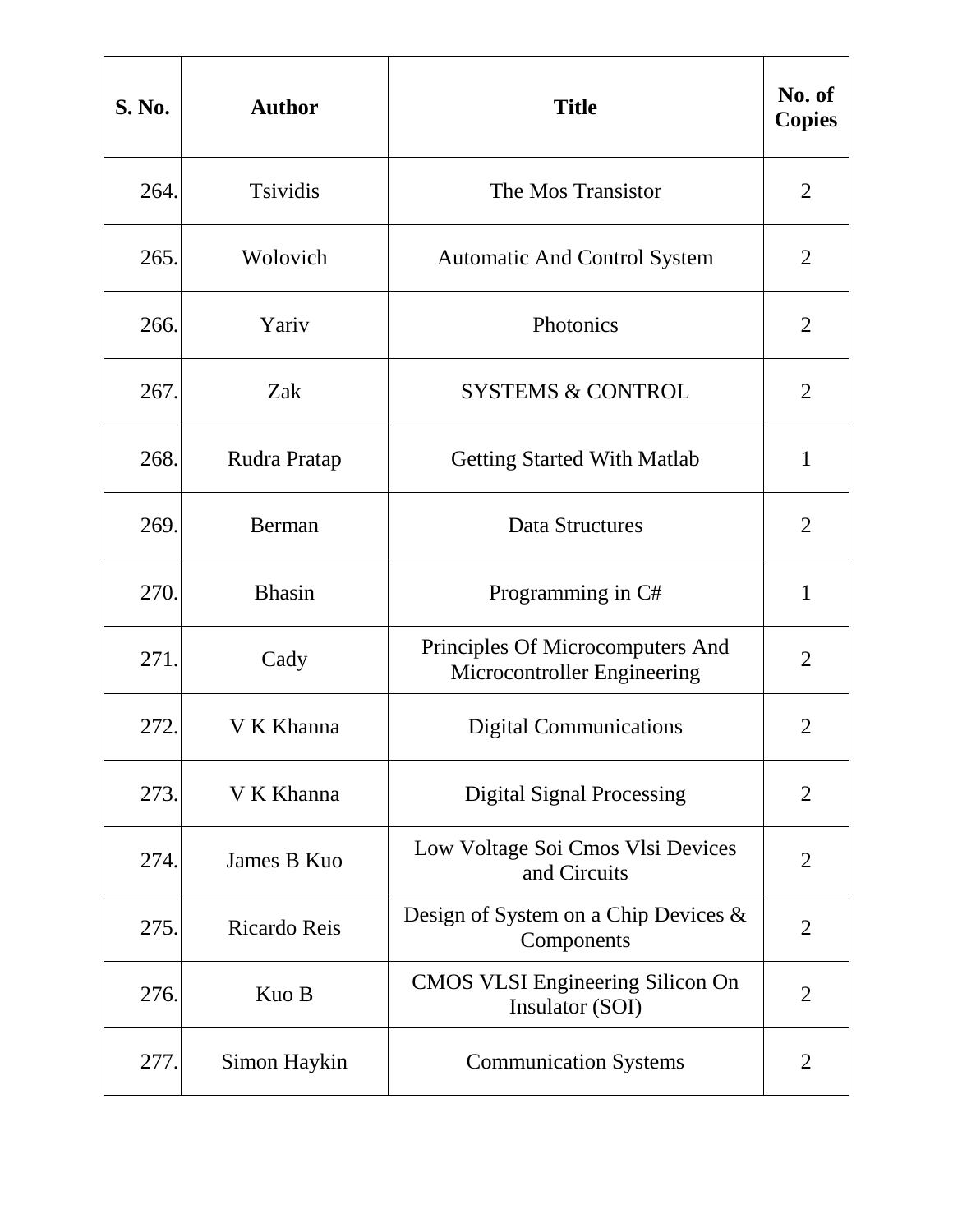| <b>S. No.</b> | <b>Author</b>    | <b>Title</b>                                              | No. of<br><b>Copies</b> |
|---------------|------------------|-----------------------------------------------------------|-------------------------|
| 278.          | N C Jagan        | <b>Control Systems</b>                                    | $\overline{2}$          |
| 279.          | Lin              | Introduction to VLSI Systems                              | 2                       |
| 280.          | Ramachandran     | Digital Vlsi Systems Design                               | $\overline{2}$          |
| 281.          | Parag K Lala     | Digital System Design Using<br>Programmable Logic Devices | $\overline{2}$          |
| 282.          | Shanmugam        | Random Signals                                            | $\overline{2}$          |
| 283.          | Prabhakar Rao    | Probability Theory And Stochastic<br>Processes            | $\overline{2}$          |
| 284.          | <b>Bunke</b>     | <b>Applied Pattern Recognition</b>                        | $\overline{2}$          |
| 285.          | Phil Lapsley     | <b>DSP</b> Processor Fundamentals                         | $\overline{2}$          |
| 286.          | Louis Scharf     | <b>Statistical Signal Processing</b>                      | $\overline{2}$          |
| 287.          | Roman Kuc        | <b>Introduction to Digital Signal Processing</b>          | $\overline{2}$          |
| 288.          | <b>B</b> P Lathi | <b>Communication Systems</b>                              | $\overline{2}$          |
| 289.          | <b>B</b> P Lathi | <b>Signals Systems and Communication</b>                  | $\overline{2}$          |
| 290.          | M Richharia      | <b>Satellite Communication Systems</b>                    | $\overline{2}$          |
| 291.          | Das              | Lasers and Optical Engineering                            | $\overline{2}$          |